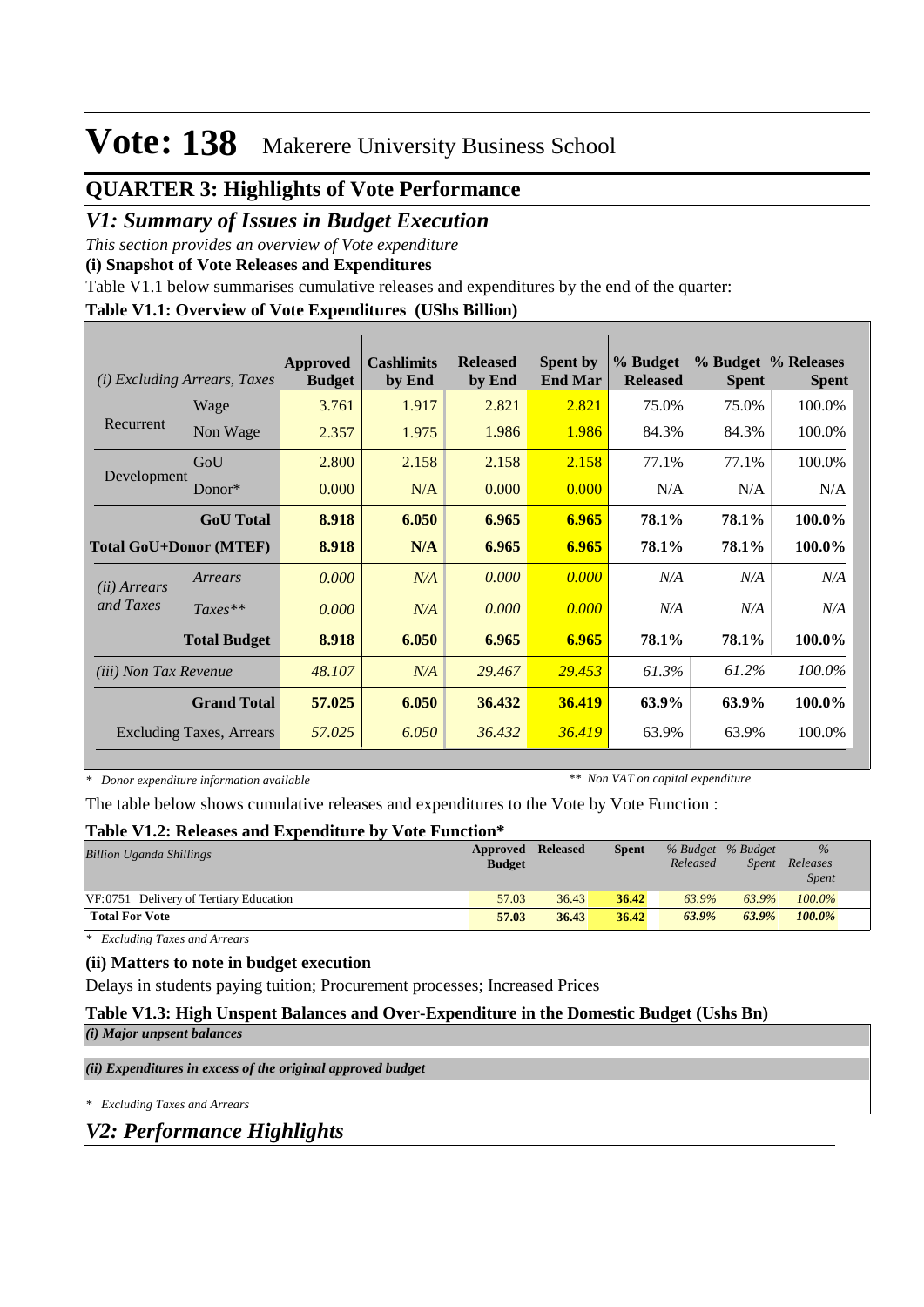# **QUARTER 3: Highlights of Vote Performance**

*This section provides highlights of output performance, focusing on key outputs and actions impelemented to improve section performance.*

#### **Table V2.1: Key Vote Output Indicators and Expenditures\***

| Vote, Vote Function<br><b>Key Output</b>                   | <b>Approved Budget and</b><br><b>Planned outputs</b>                                                                                                                                                                                                                                                        | <b>Cumulative Expenditure</b><br>and Performance                                                                                                                                                                                                                                                                                                                           |       | <b>Status and Reasons for</b><br>any Variation from Plans |       |  |
|------------------------------------------------------------|-------------------------------------------------------------------------------------------------------------------------------------------------------------------------------------------------------------------------------------------------------------------------------------------------------------|----------------------------------------------------------------------------------------------------------------------------------------------------------------------------------------------------------------------------------------------------------------------------------------------------------------------------------------------------------------------------|-------|-----------------------------------------------------------|-------|--|
| Vote Function: 0751 Delivery of Tertiary Education         |                                                                                                                                                                                                                                                                                                             |                                                                                                                                                                                                                                                                                                                                                                            |       |                                                           |       |  |
| Output: 075101                                             | <b>Teaching and Training</b>                                                                                                                                                                                                                                                                                |                                                                                                                                                                                                                                                                                                                                                                            |       |                                                           |       |  |
| Description of Performance: To admit,                      | register, teach, examine studs:<br>Govt 1300, Private 19710; Total 17,446 students for Sem one<br>21010. Graduate masters 300,<br>bach. 3,300, Dips 2000, Total<br>5600. Purchase 5000 textbooks.<br>Provide for staff developt<br>programs: Phd 45, masters 80,<br>Bachelors 20, Diplomas 10.<br>Wkshps 16 | Admitted 2,952 students in year<br>one and registered Registered<br>2014/2015.3,494 Students are<br>graduated in January for<br>Undergraduates and<br>Postgraduates while in May<br>1,000 students will graduate in<br>certificates, diplomas and<br>postgraduate diplomas.<br>Provided staff development<br>opportunities to improve quality<br>of services of our staff. |       | The number of student admitted<br>did not all turn up.    |       |  |
| Performance Indicators:                                    |                                                                                                                                                                                                                                                                                                             |                                                                                                                                                                                                                                                                                                                                                                            |       |                                                           |       |  |
| No. of students registered                                 |                                                                                                                                                                                                                                                                                                             |                                                                                                                                                                                                                                                                                                                                                                            | 17446 |                                                           |       |  |
| No. of students graduated                                  | 5,600                                                                                                                                                                                                                                                                                                       |                                                                                                                                                                                                                                                                                                                                                                            | 4794  |                                                           |       |  |
| <b>Output Cost:</b>                                        | UShs Bn:                                                                                                                                                                                                                                                                                                    | UShs Bn:<br>4.039                                                                                                                                                                                                                                                                                                                                                          | 1.418 | % Budget Spent:                                           | 35.1% |  |
| <b>Output: 075104</b>                                      | <b>Students' Welfare</b>                                                                                                                                                                                                                                                                                    |                                                                                                                                                                                                                                                                                                                                                                            |       |                                                           |       |  |
| Description of Performance: Provide for studs welfare that | includes LOAs, feeding and<br>accommodation. Propose to pay<br>LOA to 1,240 students.                                                                                                                                                                                                                       | Paid living out allowances to<br>989 students on Government<br>sponsorship. Accomodated and<br>fed a total of 259                                                                                                                                                                                                                                                          |       | The students are in the process<br>of filling forms.      |       |  |
| Performance Indicators:                                    |                                                                                                                                                                                                                                                                                                             |                                                                                                                                                                                                                                                                                                                                                                            |       |                                                           |       |  |
| No. of students paid living<br>out allowance               |                                                                                                                                                                                                                                                                                                             |                                                                                                                                                                                                                                                                                                                                                                            | 989   |                                                           |       |  |
| No. of students accomodated                                |                                                                                                                                                                                                                                                                                                             |                                                                                                                                                                                                                                                                                                                                                                            | 259   |                                                           |       |  |
| <b>Output Cost:</b>                                        | UShs Bn:                                                                                                                                                                                                                                                                                                    | UShs Bn:<br>1.726                                                                                                                                                                                                                                                                                                                                                          | 1.512 | % Budget Spent:                                           | 87.6% |  |
| <b>Vote Function Cost</b>                                  | <b>UShs Bn:</b>                                                                                                                                                                                                                                                                                             | 57.025 UShs Bn:                                                                                                                                                                                                                                                                                                                                                            |       | 36.419 % Budget Spent:                                    | 63.9% |  |
| <b>Cost of Vote Services:</b>                              | UShs Bn:                                                                                                                                                                                                                                                                                                    | 57.025 UShs Bn:                                                                                                                                                                                                                                                                                                                                                            |       | <b>36.419</b> % Budget Spent:                             | 63.9% |  |

*\* Excluding Taxes and Arrears*

Realisation of the budget as planned.

#### **Table V2.2: Implementing Actions to Improve Vote Performance**

| <b>Planned Actions:</b>                                                          | <b>Actual Actions:</b>                                 | <b>Reasons for Variation</b>                                               |
|----------------------------------------------------------------------------------|--------------------------------------------------------|----------------------------------------------------------------------------|
| Vote: 138 Makerere University Business School                                    |                                                        |                                                                            |
| Vote Function: 07.51 Delivery of Tertiary Education                              |                                                        |                                                                            |
| Continue to lobby with Government for<br>additional funding                      | Submitted proposal to different sources<br>of funding. | Research being a concept that is gradually<br>funded.                      |
| Continue to lobby with Government for<br>additional funding                      | <b>Funds were secured from ADB</b>                     | More funds is needed to caterfor the<br>creased number at doctorial level. |
| Vote: 138 Makerere University Business School                                    |                                                        |                                                                            |
| Vote Function: 07.51 Delivery of Tertiary Education                              |                                                        |                                                                            |
| 1. Continue with expansion of lecture<br>space 2. Additional funding on Doctoral | <b>Faculty of Commerce design is ready.</b>            | Procurement process is ongoing.                                            |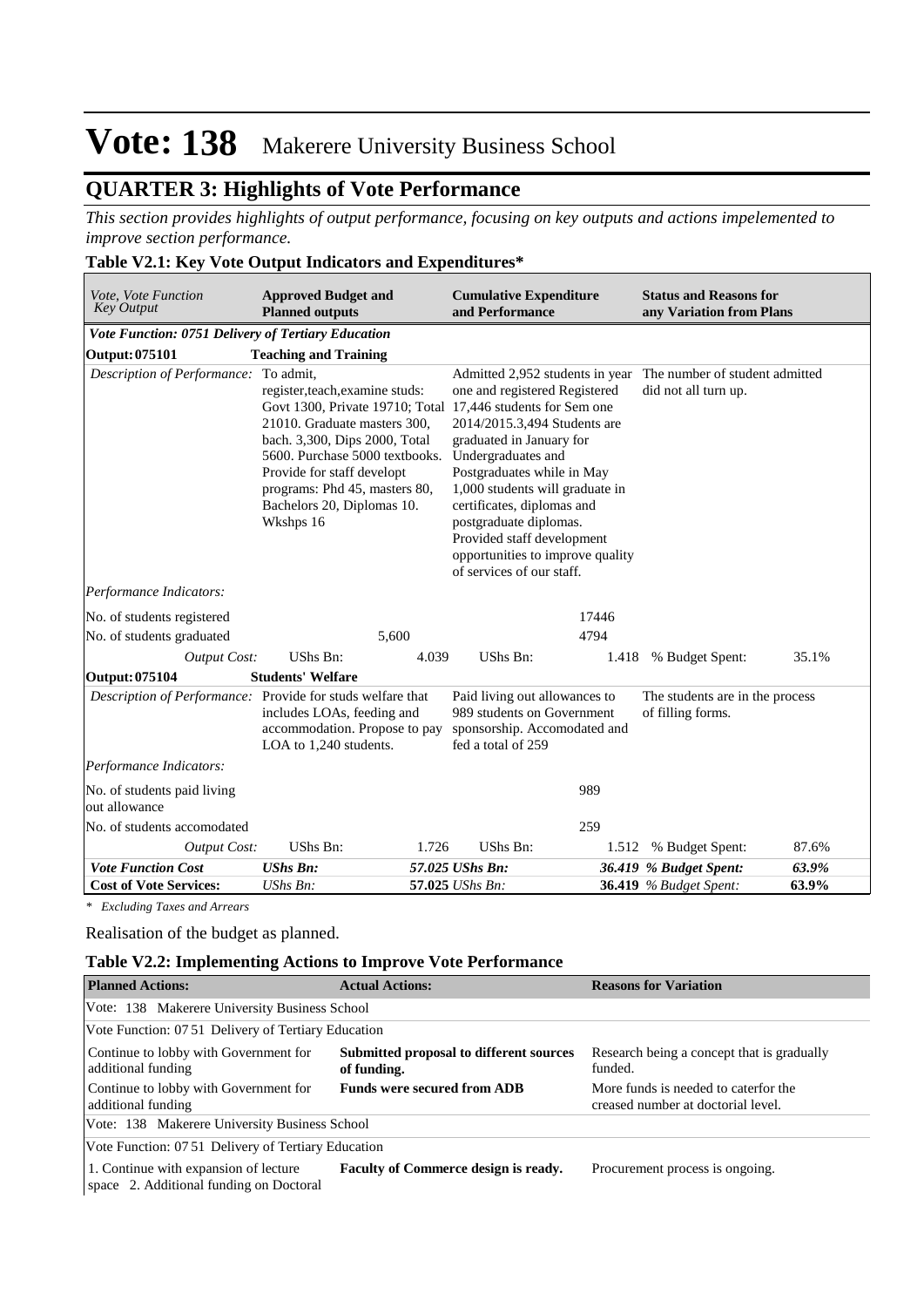### **QUARTER 3: Highlights of Vote Performance**

**Planned Actions: Actual Actions: Reasons for Variation**

Programs to Improve service delivery and the quality of our students that graduate. 3. Implement semester system (March intake) for MUBS Campuses in line with access & equity

### *V3: Details of Releases and Expenditure*

*This section provides a comprehensive summary of the outputs delivered by the Vote and further details of Vote expenditures by Vote Function and Expenditure Item.*

#### **Table V3.1: GoU Releases and Expenditure by Output\***

| Approved<br><b>Billion Uganda Shillings</b>                   |               | <b>Released</b> | <b>Spent</b> | $%$ GoU       | $%$ GoU       | $%$ GoU      |
|---------------------------------------------------------------|---------------|-----------------|--------------|---------------|---------------|--------------|
|                                                               | <b>Budget</b> |                 |              | <b>Budget</b> | <b>Budget</b> | Releases     |
|                                                               |               |                 |              | Released      | <i>Spent</i>  | <i>Spent</i> |
| <b>VF:0751 Delivery of Tertiary Education</b>                 | 8.92          | 6.97            | 6.97         | 78.1%         | 78.1%         | 100.0%       |
| Class: Outputs Provided                                       | 6.12          | 4.81            | 4.81         | 78.6%         | 78.6%         | $100.0\%$    |
| 075101 Teaching and Training                                  | 0.00          | 0.00            | 0.00         | 75.0%         | 75.0%         | 100.0%       |
| 075104 Students' Welfare                                      | 1.52          | 1.38            | 1.38         | 90.5%         | 90.5%         | $100.0\%$    |
| 075105 Administration and Support Services                    | 4.60          | 3.43            | 3.43         | 74.6%         | 74.6%         | $100.0\%$    |
| Class: Capital Purchases                                      |               | 2.16            | 2.16         | 77.1%         | 77.1%         | $100.0\%$    |
| 075172 Government Buildings and Administrative Infrastructure | 2.80          | 2.16            | 2.16         | 77.1%         | 77.1%         | $100.0\%$    |
| <b>Total For Vote</b>                                         | 8.92          | 6.97            | 6.97         | 78.1%         | 78.1%         | 100.0%       |

*\* Excluding Taxes and Arrears*

#### **Table V3.2: 2014/15 GoU Expenditure by Item**

| <b>Billion Uganda Shillings</b>                  | <b>Approved</b><br><b>Budget</b> | <b>Releases</b> | <b>Expend-</b><br>iture | % Budged<br><b>Released</b> | % Budget<br><b>Spent</b> | %Releases<br><b>Spent</b> |
|--------------------------------------------------|----------------------------------|-----------------|-------------------------|-----------------------------|--------------------------|---------------------------|
| <b>Output Class: Outputs Provided</b>            | 6.12                             | 4.81            | 4.81                    | 78.6%                       | 78.6%                    | 100.0%                    |
| 211101 General Staff Salaries                    | 3.76                             | 2.82            | 2.82                    | 75.0%                       | 75.0%                    | 100.0%                    |
| 212101 Social Security Contributions             | 0.38                             | 0.28            | 0.28                    | 75.0%                       | 75.0%                    | 100.0%                    |
| 221007 Books, Periodicals & Newspapers           | 0.00                             | 0.00            | 0.00                    | 75.0%                       | 75.0%                    | 100.0%                    |
| 221010 Special Meals and Drinks                  | 0.69                             | 0.55            | 0.55                    | 79.1%                       | 79.1%                    | 100.0%                    |
| 221014 Bank Charges and other Bank related costs | 0.00                             | 0.00            | 0.00                    | 75.0%                       | 75.0%                    | 100.0%                    |
| 222001 Telecommunications                        | 0.01                             | 0.02            | 0.02                    | 300.0%                      | 300.0%                   | 100.0%                    |
| 223002 Rates                                     | 0.02                             | 0.02            | 0.02                    | 75.0%                       | 75.0%                    | 100.0%                    |
| 223005 Electricity                               | 0.22                             | 0.15            | 0.15                    | 68.5%                       | 68.5%                    | 100.0%                    |
| 223006 Water                                     | 0.21                             | 0.15            | 0.15                    | 68.5%                       | 68.5%                    | 100.0%                    |
| 282103 Scholarships and related costs            | 0.83                             | 0.83            | 0.83                    | 100.0%                      | 100.0%                   | 100.0%                    |
| <b>Output Class: Capital Purchases</b>           | 2.80                             | 2.16            | 2.16                    | 77.1%                       | 77.1%                    | 100.0%                    |
| 231001 Non Residential buildings (Depreciation)  | 2.80                             | 2.16            | 2.16                    | 77.1%                       | 77.1%                    | 100.0%                    |
| <b>Grand Total:</b>                              | 8.92                             | 6.97            | 6.97                    | 78.1%                       | 78.1%                    | 100.0%                    |
| <b>Total Excluding Taxes and Arrears:</b>        | 8.92                             | 6.97            | 6.97                    | 78.1%                       | 78.1%                    | 100.0%                    |

#### **Table V3.3: GoU Releases and Expenditure by Project and Programme\***

| <b>Billion Uganda Shillings</b>               | <b>Approved Released</b><br><b>Budget</b> |      | <b>Spent</b> | $%$ GoU<br><b>Budget</b><br>Released | $%$ GoU<br><b>Budget</b><br><i>Spent</i> | $%$ GoU<br>Releases<br><i>Spent</i> |
|-----------------------------------------------|-------------------------------------------|------|--------------|--------------------------------------|------------------------------------------|-------------------------------------|
| <b>VF:0751 Delivery of Tertiary Education</b> | 8.92                                      | 6.97 | 6.97         | 78.1%                                | 78.1%                                    | 100.0%                              |
| <b>Recurrent Programmes</b>                   |                                           |      |              |                                      |                                          |                                     |
| 01<br>Administration                          | 6.12                                      | 4.81 | 4.81         | 78.6%                                | 78.6%                                    | $100.0\%$                           |
| Development Projects                          |                                           |      |              |                                      |                                          |                                     |
| 0896 Support to MUBS Infrastructural Dev't    | 2.80                                      | 2.16 | 2.16         | 77.1%                                | $77.1\%$                                 | $100.0\%$                           |
| <b>Total For Vote</b>                         | 8.92                                      | 6.97 | 6.97         | 78.1%                                | 78.1%                                    | $100.0\%$                           |